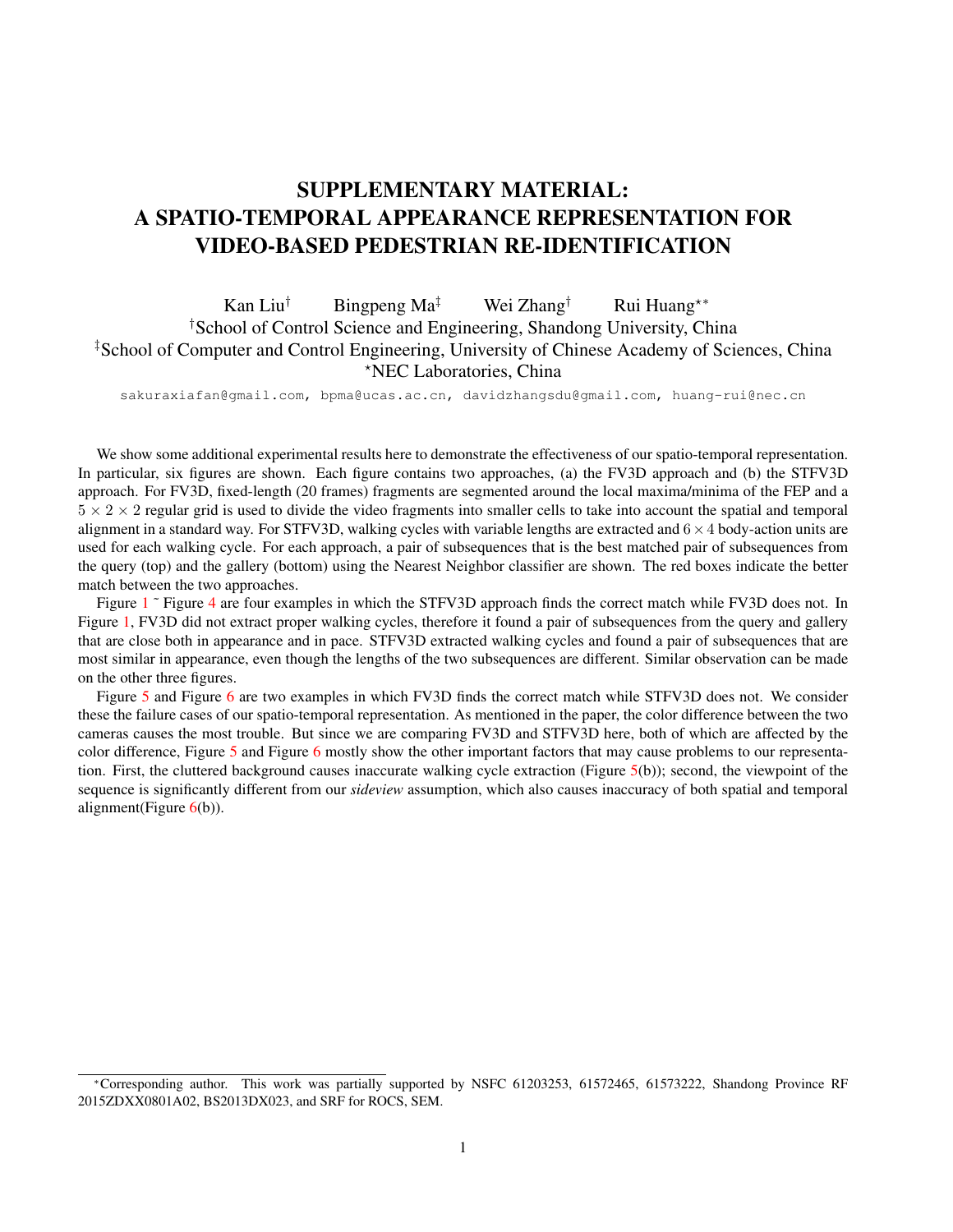

Figure 1. The example pairs of the image subsequences of the top-1 matching results. (a) the FV3D approach (top: query, bottom: gallery); (b) the STFV3D approach (top: query, bottom: gallery). Red box indicates the correct match.

<span id="page-1-0"></span>

Figure 2. The example pairs of the image subsequences of the top-1 matching results. (a) the FV3D approach (top: query, bottom: gallery); (b) the STFV3D approach (top: query, bottom: gallery). Red box indicates the correct match.



Figure 3. The example pairs of the image subsequences of the top-1 matching results. (a) the FV3D approach (top: query, bottom: gallery); (b) the STFV3D approach (top: query, bottom: gallery). Red box indicates the correct match.